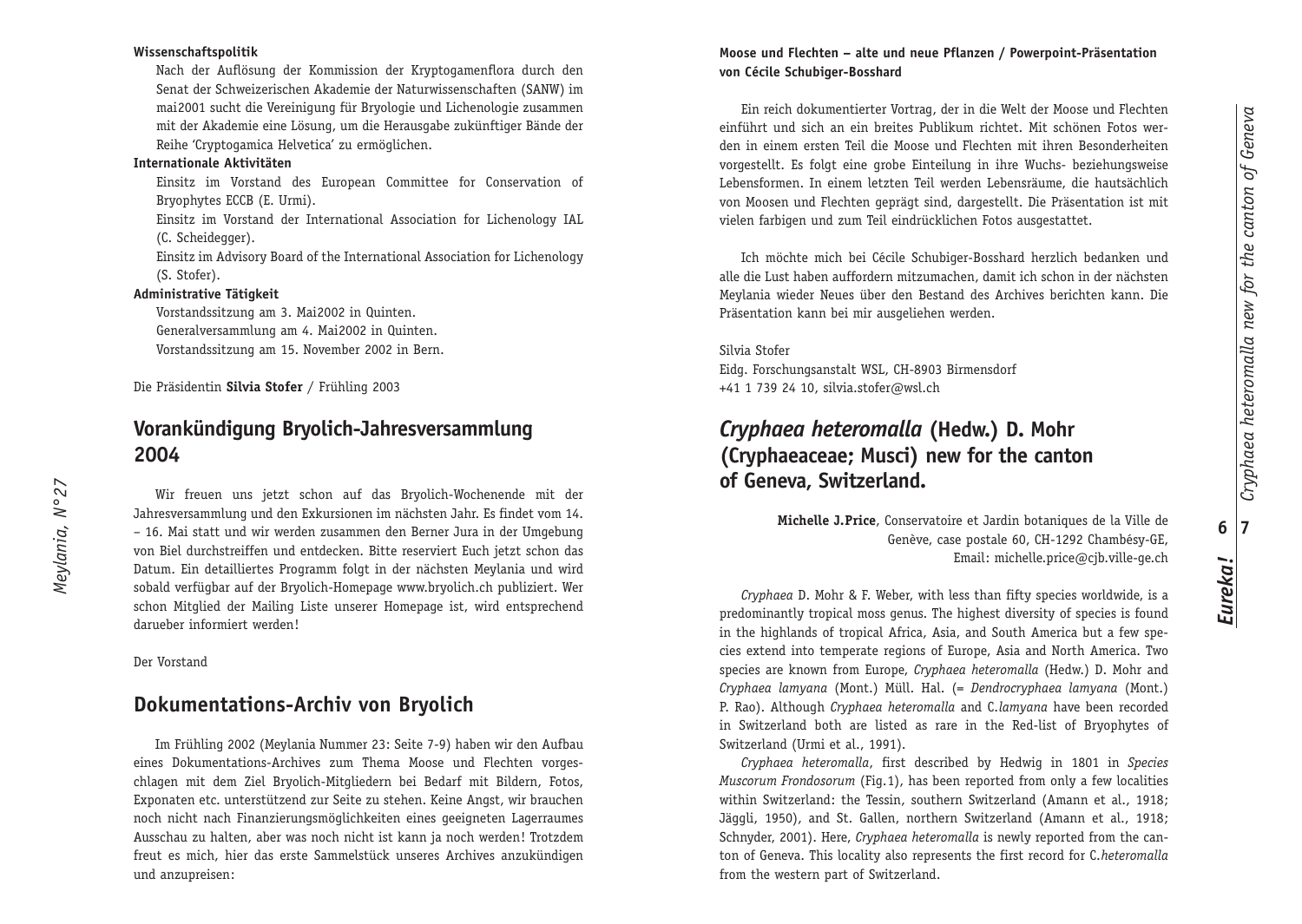

Figure 1. Herbarium sheet with type of *Neckera heteromalla* Hedw. (= *Cryphaea heteromalla* (Hedw.) D. Mohr) from Hedwig-Schwägrichen herbarium (G).



Figure 2. *Cryphaea heteromalla* (Hedw.) D. Mohr growing on the trunk of Quercus ilex in the garrigue vegetation, near St. Maximin, Gard, France. Photo. M.J. Price, CJB.

*Cryphaea heteromalla* was discovered in a Natural Reserve area on the banks of the river Allondon near the village of Russin, canton of Geneva, during a preliminary survey of bryophytes of the Allondon river valley. The Allondon is a tributary of the Rhône that runs in a mostly southerly direction from its source in the Jura (Pays de Gex, France) to its confluence with the Rhône just above La Plaine (Geneva, Switzerland). The Allondon river valley is a floristically rich region and this richness results from the combination of the varied local geography and climatic conditions (Géroudet, 1978) and the influence of the Rhône through its effect on the local climatic conditions.

The fertile population of C. *heteromalla* was growing on the trunk of *Quercus robur* L. between 360 and 400 m in dense forest about 40 - 50 m from the river Allondon. A few stems (specimen: Price & Oakley 2385 in herb. G) were taken for identification and illustration purposes (Fig. 3 a-k). *Cryphaea heteromalla* tends to grow at low population densities within any given area. It can also be quite cryptic and difficult to find. At a distance the stems of C. *heteromalla*, when dry, could be mistaken for depauperate stems of *Orthotrichum lyellii* Hook. & Tayl. However, closer examination of populations of *C. heteromalla* reveals the erect stems (stems are curved when dry in 0.*lyellii*), characteristic leaf arrangement (Fig. 2), and when the plants are fertile the distinctive perichaetia of this species (Fig. 2).

Within Europe, *Cryphaea heteromalla* is thought to be predominantly Mediterranean-Atlantic in distribu-



Figure 3. *Cryphaea heteromalla* (Hedw.) D. Mohr; a, plants when dry; b, leaves in wet state; c, alar cells; d, basal cells; e, cells from mid-leaf lamina; f, leaf apex; g, leaf cross-section at mid-leaf; h, perichaetial leaves: i, extostome (outer surface); j, endostome (outer surface); k, spores. Drawn from Price & 0akley, 2385 (G).